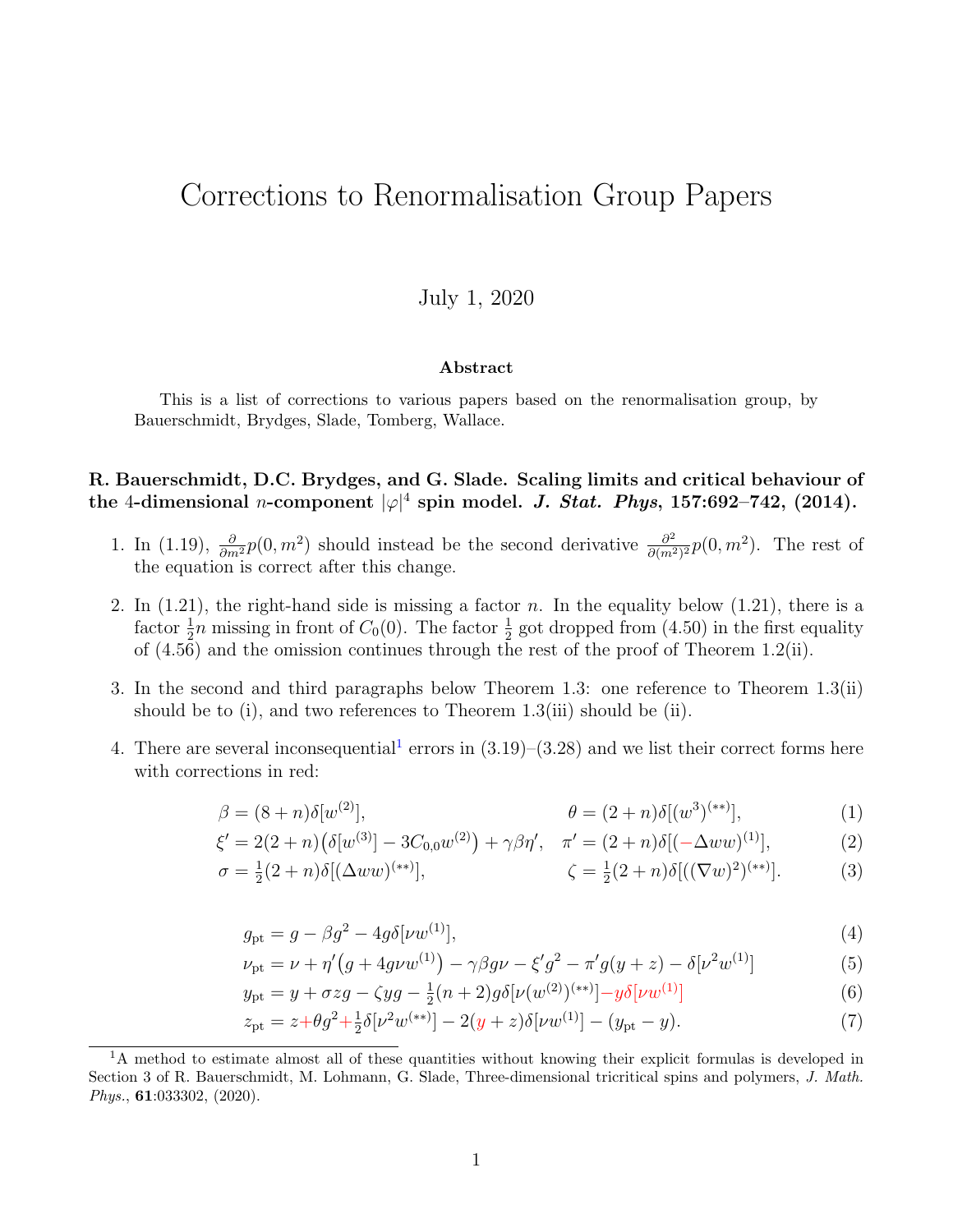The  $\kappa$  coefficients defined by

$$
\delta u_{\rm pt} = \kappa_g g + \kappa'_\nu \nu + \kappa_z (y+z) - \kappa_{gg} g^2 - \kappa'_{\nu\nu} \nu^2 - \kappa'_{g\nu} g\nu - \kappa_{gz} g (y+z) - \kappa_{zz} (y+z)^2 - \kappa'_{\nu z} \nu (y+z),
$$
\n(8)

are given by

$$
\kappa_g = \frac{1}{4}n(n+2)C^2, \quad \kappa'_\nu = \frac{1}{2}nC, \quad \kappa_z = \frac{1}{2}n(-\Delta C). \tag{9}
$$

$$
\kappa_{gg} = \frac{1}{4}n(n+2)\left(\delta[w^{(4)}] - 4Cw^{(3)} + 2(-\Delta C)(w^{(3)})^{(**)} - 6C^2w^{(2)} + (n+2)C^2\delta[w^{(2)}]\right),\tag{10}
$$

$$
\kappa_{\nu\nu}^{\prime} = \frac{1}{4} n \left( \delta[w^{(2)}] - 2Cw^{(1)} + (-\Delta C)w^{(**)} \right),\tag{11}
$$

$$
\kappa'_{g\nu} = n(n+2) \left( \frac{1}{2} C \delta[w^{(2)}] - C^2 w^{(1)} \right),\tag{12}
$$

$$
\kappa_{gz} = \frac{1}{2}n(n+2)C\delta[(-\Delta ww)^{(1)}],\tag{13}
$$

$$
\kappa_{zz} = \frac{1}{4} n \delta [(\Delta w)^{(2)}],\tag{14}
$$

$$
\kappa'_{\nu z} = -n(-\Delta C)w^{(1)} + \frac{1}{2}n\delta[(-\Delta ww)^{(1)}].
$$
\n(15)

In (3.46) there are several inconsequential errors. The correct equation is:

$$
\delta \bar{u}_{+} = \kappa_{g} \bar{g} + \kappa_{\mu} \bar{\mu} - \kappa_{z} \bar{z} - \kappa_{gg} \bar{g}^{2} - \kappa_{\mu\mu} \bar{\mu}^{2} - \kappa_{g\mu} \bar{g} \bar{\mu} - \kappa_{gz} \bar{g} \bar{z} - \kappa_{zz} \bar{z}^{2} - \kappa_{z\nu} \bar{z} \bar{\mu}.
$$

- 5. Above  $(4.45)$ : the reference to  $(4.7)$  should be  $(4.5)$ .
- 6. Above  $(4.46)$ : the reference to  $(4.7)$  should be  $(4.6)$ .
- 7. In  $(4.49)$ : all j on both right-hand sides should be N.
- 8. In the paragraph below (4.53): I should instead be a subset of  $(\nu_c, \nu_c + \delta)$ , and in the thirdfrom-last sentence: "0 would also have to be a limit point" should instead be " $\nu_c$  would also have to be a limit point".
- 9. In (4.64), the  $L^{-Nd}$  in the middle and right-hand side should instead be  $L^{-Nd/2}$  (subsequent calculations are correct after this change).
- 10. For (5.3) ((A.3) in arXiv version): replace  $\Delta$  in the third term by  $-\Delta$ . Equations (5.4)–(5.6) are then correct.

D.C. Brydges and G. Slade. A renormalisation group method. I. Gaussian integration and normed algebras. J. Stat. Phys, 159:421–460, (2015).

1. In  $(3.34):$  = should be  $\leq$ .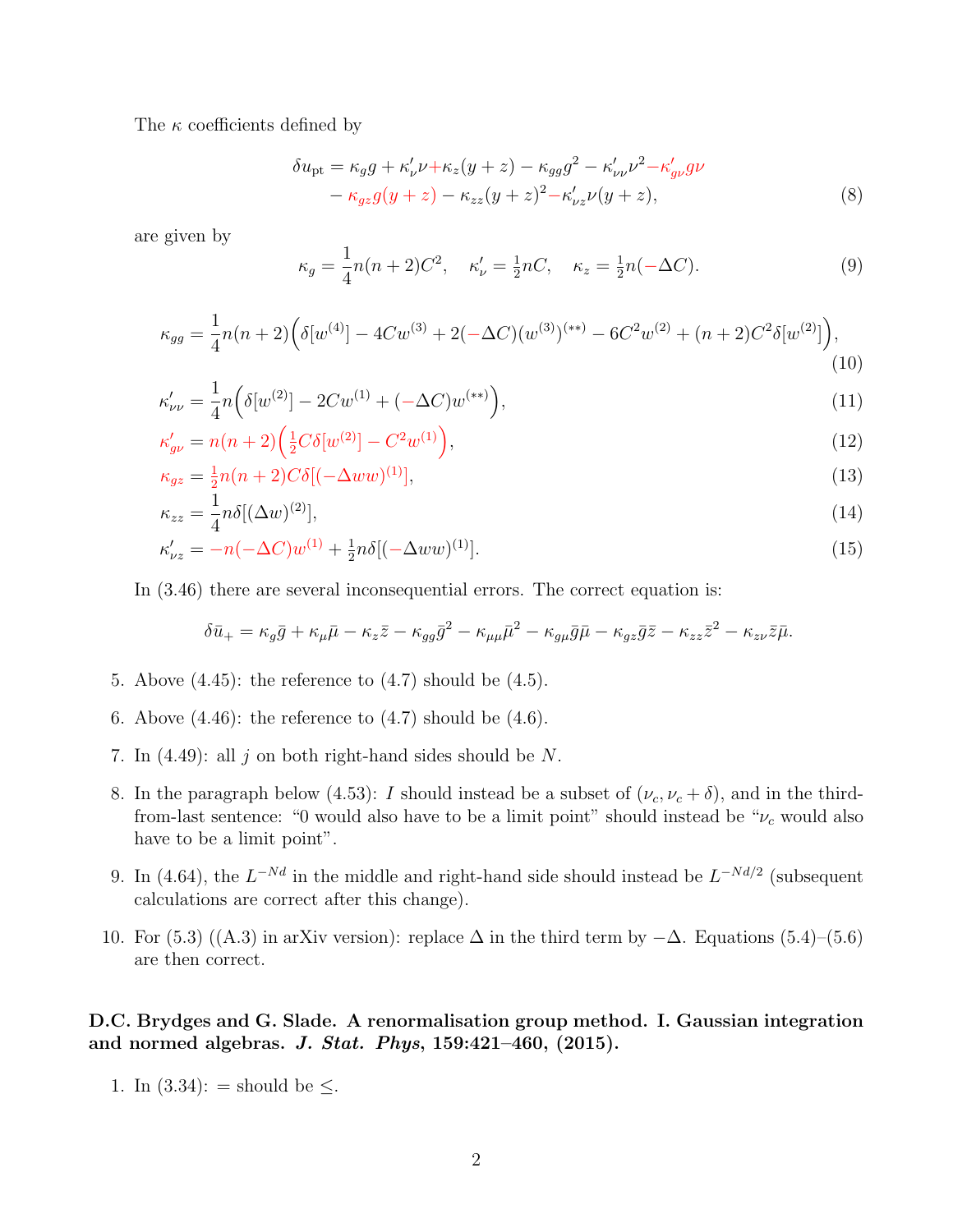#### R. Bauerschmidt, D.C. Brydges, and G. Slade. A renormalisation group method. III. Perturbative analysis. J. Stat. Phys,  $159:492-529$ ,  $(2015)$ .

- 1. First line of second paragraph of Section 2:  $\mathbb{Z}^d/(L^N\mathbb{Z})$  should be  $\mathbb{Z}^d/(L^N\mathbb{Z}^d)$ .
- 2. Above (3.13) and above (6.7) there are references to Section 5.2 for the definition of Euclidean invariance, but it is not defined in Section 5.2. The definition is given above (3.13) and there is no need for further reference.
- 3. In (3.16): on the right-hand side  $\partial/\partial \phi_v$  should be  $\partial/\partial \bar{\phi}_v$ . (This is correct in the arXiv version but the bar on  $\bar{\phi}_v$  is absent in the published version.)
- 4. Equations (3.27)–(3.33) contain errors. The correct equations are obtained by setting  $n = 0$ in  $(1)-(7)$  $(1)-(7)$  $(1)-(7)$ .
- 5. In  $(5.23)$ : the formula is correct in the arXiv version for polynomials  $V', V''$  which are even in the fermions, but the bars are missing on the  $\phi$  derivatives in the published version. The correct equation for polynomials which are even in the fermions is:

$$
V'\stackrel{\leftrightarrow}{\mathcal{L}}_{w}V'' = \sum_{u,v \in \Lambda} w_{uv} \left( \frac{\partial V'}{\partial \phi_u} \frac{\partial V''}{\partial \bar{\phi}_v} + \frac{\partial V'}{\partial \phi_v} \frac{\partial V''}{\partial \bar{\phi}_u} + \frac{\partial V'}{\partial \psi_u} \frac{\partial V''}{\partial \bar{\psi}_v} + \frac{\partial V'}{\partial \psi_v} \frac{\partial V''}{\partial \bar{\psi}_u} \right).
$$

If  $V', V''$  can be odd in the fermions then the signs of the fermionic terms require more care. In our applications,  $V'$ ,  $V''$  are even in the fermions.

6. There are sign errors in (5.30) and (5.32) and these equations should read:

$$
\operatorname{Loc}_x \left[ \sum_{y \in \Lambda} q(x - y)(\tau_{xy} + \tau_{yx}) \right] = 2q^{(1)}\tau_x - q^{(**)}\tau_{\Delta,x}
$$

and, because the equation in the line above (5.32) should be  $\Delta x_1^2 = +2$ ,

$$
\sum_{x \in \Lambda} (\Delta q)_x x_1^2 = +2 \sum_{x \in \Lambda} q_x = +2q^{(1)}.
$$

7. Three lines below (6.16): typo in "right-continuous".

## D.C. Brydges and G. Slade. A renormalisation group method. IV. Stability analysis. J. Stat. Phys, 159:530–588, (2015).

- 1. Three lines below (1.43): delete "we" after "whereas".
- 2. In the statement of Proposition 2.8,  $\mathcal D$  should be  $\bar{\mathcal D}$  (it is correct with  $\bar{\mathcal D}$  in Proposition 7.2).
- 3. Typo above Lemma 7.1:  $C_{\delta L}$  should be  $C_{\delta V}$ .
- 4. Two lines below (7.15): in the norms of C, the  $\hat{\ell}$  on the left-hand side should be  $\ell$ , and the  $\ell$  on the right-hand side should be  $\ell$ .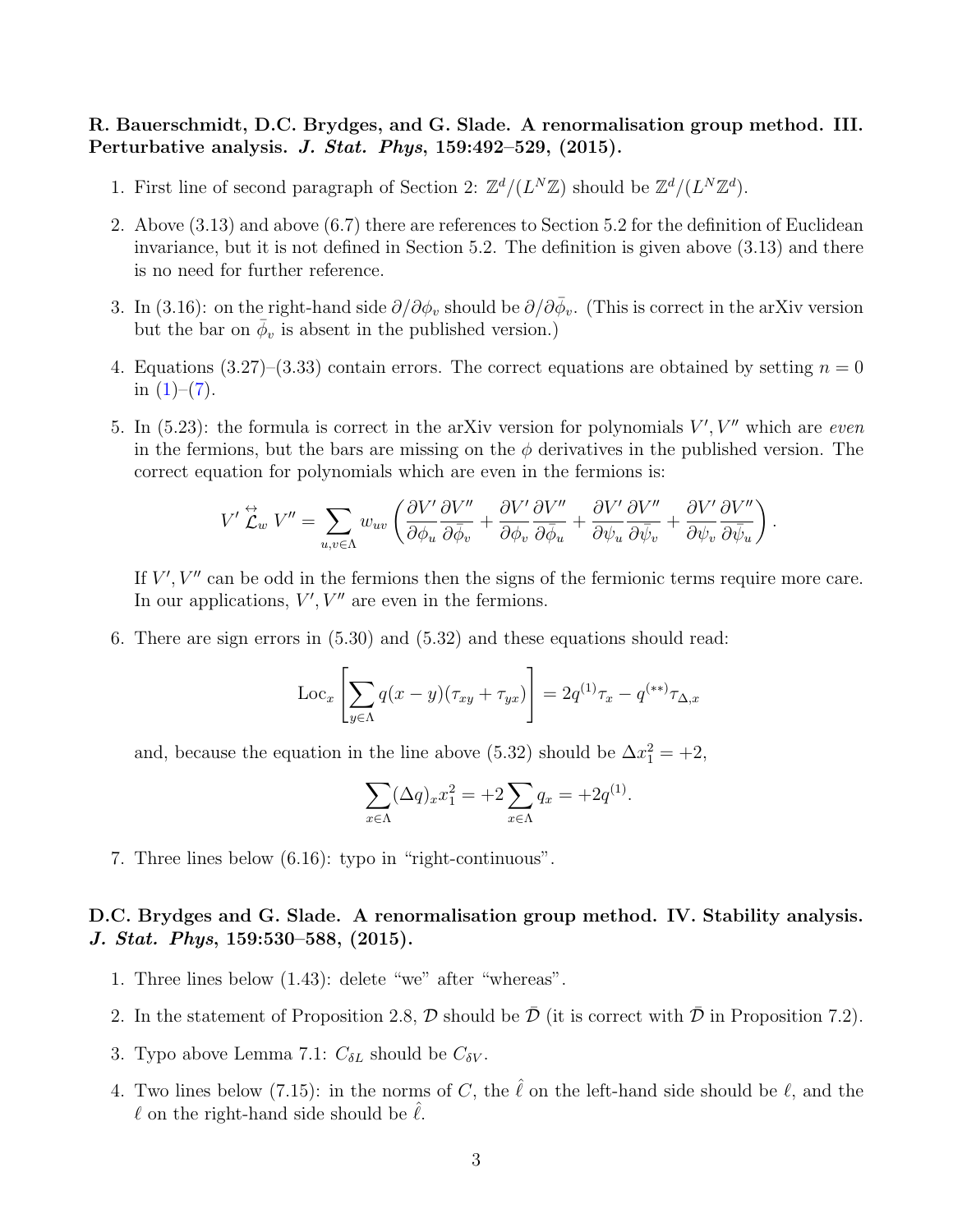5. In  $(A.20)$ :  $f \in V$  should be  $f \in Q$ .

#### D.C. Brydges and G. Slade. A renormalisation group method. V. A single renormalisation group step. J. Stat. Phys,  $159:589-667$ ,  $(2015)$ .

1. (1.1) should instead read

$$
\{x = (x_1, \dots, x_d) \in \Lambda : 0 \le x_i < L^d \text{ for } i = 1, \dots, d\}
$$

- 2. In Proposition 1.5:  $\mathbb{E}_1$  on the left-hand side of (1.23) should be replaced by  $\mathbb{E}_1\theta$ . In addition,  $I_1$  should be replaced in the statement and proof by  $I_1$ , to denote that it has been assumed to factorise over blocks at scale-0 and not at scale-1 as specified in (1.23). The additional manoeuvre required to adjust to a scale-1  $I_1$  is discussed in Section 6.1; however this is not the point of Proposition 1.5 which is intended only to be illustrative. The role of scale-0 factorisation is discussed more clearly in Proposition 12.4.2 of Bauerschmidt, Brydges and Slade, "Introduction to a Renormalisation Group Method," Springer Lecture Notes in Mathematics Vol. 2242, (2019).
- 3. Four lines below (2.7): it should read  $||Q(B)||_{T_0(\ell)} \leq O(r_Q)$  (and not  $O(r_0)$  in the upper bound).
- 4. (3.29): in line above, delete "of".
- 5. (4.23): should read  $K^{(1)}(B) = K(B) I^B J(B, B)$ . (The  $I^B$  was missing, and the sum over U should not be present.)
- 6. (5.35): right-hand side should be  $r^{(2)}\bar{\epsilon}^{1+f_j(a^{(2)},X)}$ .
- 7. (5.39): in the second line, the term  $-2^d$  in the exponent should be  $-a^{(2)}2^d$ , and in the last line,  $f_j$  should be  $f_{j+1}$ .
- 8. In (5.45), 3 times in (5.47), and in (5.48):  $\mathcal{X}(X)$  should be  $\mathcal{X}(U)$ .
- 9. Twice in  $(5.47)$ , and once in  $(5.48)$ :  $|X|$  should be  $|U|$ .
- 10. In (5.47): the last exponent should be  $\sum_{i} (1 + f_j(a^{(2)}, X_{K,i}).$
- 11. Below (5.49), the definition of b should have  $\bar{\epsilon}^{\delta}$  instead of  $\bar{\epsilon}$ .
- 12. Proposition B.2: the domain of the map should be  $\tilde{\mathbb{I}}_+(\tilde{m}^2)$  rather than X. Also, the reference to [4, (1.15)] should be [4, (1.35)].
- 13. (D.14): should read  $K_{\text{out}}(B) = M(B)$  (with no sum over U). In fact, when  $W = B$ , we have  $X = \emptyset$  and  $\mathcal{U}(X) = \emptyset$ , so  $X^{\square} = \emptyset$ ,  $U_M = B$  and  $\mathcal{Y} = \{(B, \emptyset, B)\}\$ in (D.13).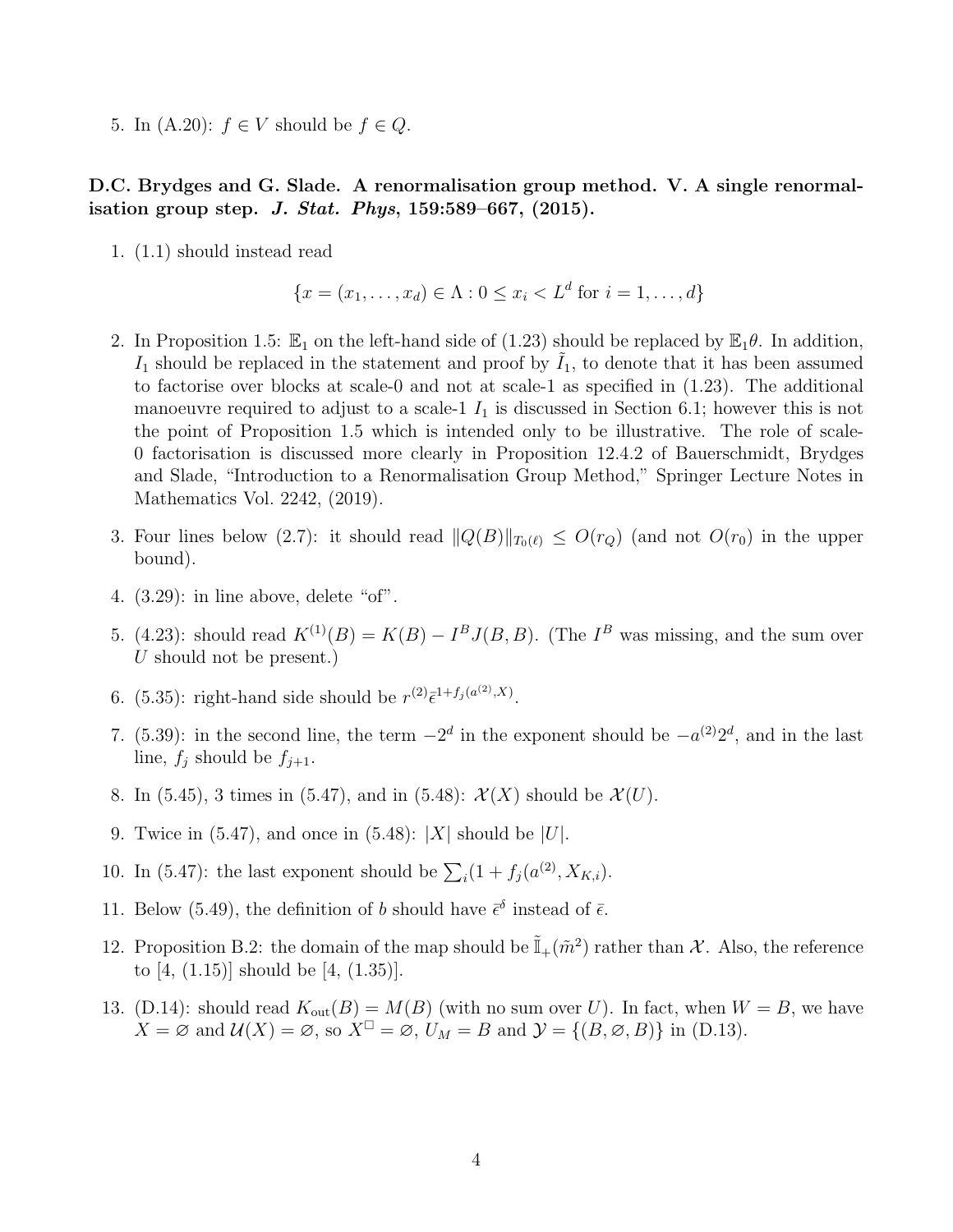## R. Bauerschmidt, D.C. Brydges, and G. Slade. Structural stability of a dynamical system near a non-hyperbolic fixed point. Ann. Henri Poincaré, 16:1033–1065,  $(2015).$

The authors are grateful to Satoshi Handa for pointing out the need for these corrections (they do not have larger impact):

- 1. Above (2.9): replace  $\sum_{n=1}^{\infty} \Omega^{-n}$  by  $||\beta||_{\infty} \sum_{n=1}^{\infty} \Omega^{-n}$ .
- 2. In (2.31): the right-hand side should instead be  $c_j \times O(\chi_l \bar{g}_l)$ .
- 3. The sentence containing (2.32) should be replaced by the following: For  $j \ge j_{\Omega}$ , we use  $1/(1-x) \leq e^{2|x|}$  for small |x| to obtain

$$
\prod_{k=j}^{l} (1 - \zeta_k \bar{g}_k)^{-1} \le \exp\left[2 \sum_{k=j}^{l} |\zeta_k| \bar{g}_k\right] \le \exp\left[C \bar{g}_j \sum_{k=j_{\Omega}}^{\infty} \chi_k\right] \le O(1). \tag{16}
$$

- 4. In (2.51): the product should instead have limits  $\prod_{k=l+1}^{j-1}$ .
- 5. In (2.57): A factor  $\sigma_l$  is missing on the right-hand side, it should multiply  $\sum_{i=j}^{l} (\lambda \tau)^{-1} \tau'$ .

R. Bauerschmidt, D.C. Brydges, and G. Slade. Logarithmic correction for the susceptibility of the 4-dimensional weakly self-avoiding walk: a renormalisation group analysis. Commun. Math. Phys., 337:817–877, (2015).

- 1. In (8.6): on the left-hand side  $K_j$  should be  $K_{j+1}$ .
- 2. Below (8.63): four factors  $(1 \gamma)^{-1}$  should instead all be  $(1 \gamma)$  (this has no effect).

G. Slade and A. Tomberg. Critical correlation functions for the 4-dimensional weakly self-avoiding walk and n-component  $|\varphi|^4$  model.  $\emph{Commun. Math. Phys.}, 342:675-$ 737, (2016).

- 1. In the last line of (4.31):  $O(\chi_j)$  should be  $O(L^{2j}\chi_j)$ .
- 2. In (4.32): the left-hand side should be  $\delta'_j \delta_j$ .
- 3. In the last line of the paragraph containing (4.32):  $\delta'_{j}$  should be  $\delta'_{j} \delta_{j}$ .
- 4. In  $(4.38)$ : a subscript j should be i.
- 5. In (4.41): it is claimed that  $\delta_i' = O(\chi_i \bar{g}_i^2)$ , but it has only been proved that  $\delta_i' = O(\chi_i \bar{g}_i)$ . Thus (4.41) should be left as  $E_i = (4\gamma - p)\delta'_i + O(\chi_i \bar{g}_i^2)$ . To complete the proof, we use the fact that  $\sum_i \delta'_i$  is a telescoping sum. It may not be absolutely convergent, but  $\sum_i (\delta'_i)^2$  is convergent, and (conditional) convergence plus absolute convergence of the square guarantees the convergence of the infinite product defining  $\alpha_i$  in (4.42). (The general fact about infinite products used here can be found in Theorem 9, p.224 of Knopp's "Theory and Application of Infinite Series" (1954), [https://archive.org/details/theoryandapplica031692mbp/](https://archive.org/details/theoryandapplica031692mbp/page/n237) [page/n237](https://archive.org/details/theoryandapplica031692mbp/page/n237).)